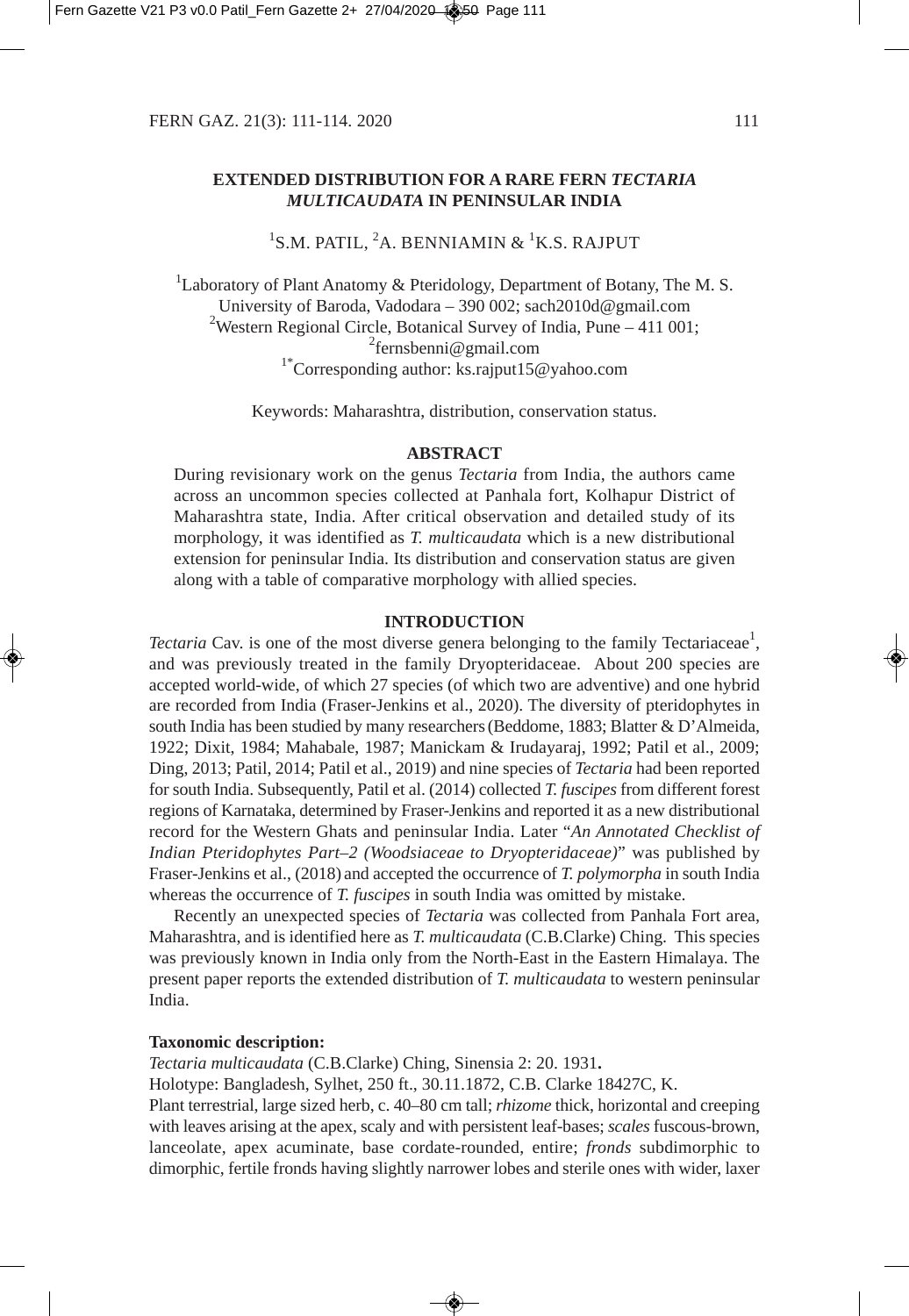lobes; *stipe* c. 20–45 cm, more or less length as the lamina, stout, fuscous-brown when mature, bearing dense, bicolorous scales at the base, extending to over two thirds of the stipe-length, becoming slightly smaller, narrower and gradually more scattered; *lamina* 15-25 cm long, sparsely scaly at young, deltate, yellow–green, bipinnate–tripinnatifid, sparsely hairy, bearing 5–7 pairs of pinnae, terminal 2–3 pinnae adnate, opposite– subopposite; pinnae bearing 10–15 adnate pairs of pinnules, apex long acuminate, herbaceous, pinnatipartite to broadly winged along costae and forming falcate–lanceolate lobes; *veins* anastomosing with or without included veinlets, costa and costules areole present without included veinlets; *sori* indusiate, in 2 rows; *indusia* changing from green to brown with age, large, rounded, membranous, entire, persistent (see Figure 1).

**Distribution:** World: Bangladesh, India, Malaysia, Myanmar, Nepal and Thailand. India: Arunachal Pradesh, Assam, Maharashtra, Meghalaya and Sikkim. Maharashtra: Kolhapur District.

**Conservation Status:** *T. multicaudata* is known so far only from a single locality at Panhala (Kolhapur District). A single population of about 10—20 individuals was found at the locality. Other forested areas of the state are yet to be explored thoroughly and more floristic explorations are needed to determine and document the full range of distribution in the State.

**Specimens Examined**: India, Maharashtra, Kolhapur Dt., Panhala, alt. 800 m, 13/08/2018. *S. M. Patil* & *K. S. Rajput* 3036, BARO; Tripura, North Tripura Dt., *Churaibari, alt. 600 m, 18/06/2011, A. Benniamin 28203, 22886, 26424, 14687,* ARUN*.*

### **DISCUSSION**

*Tectaria multicaudata* has recently been segregated from the related *T. griffithii* (Baker).C.Chr. (Dong, et al., 2013) on the basis of frond type, stipe scales, pinnae phyllotaxy and venation. In *T. multicaudata* the fronds are not coarsely dissected; the stipe scaly up to rachis; it has opposite to subopposite phyllotaxy; and costal and costular areoles are present whereas in *T. griffithii* the fronds are coarsely dissected; the stipe scaly at the base only; it has alternate to-subopposite phyllotaxy; and costal and costular areoles are absent which differentiate the *T. multicaudata* and *T. griffithii*. The present authors agree with the species delimitation given by Dong et al. (2013).

We also observed that many herbarium specimens deposited in ARUN have costal and costular areoles and belong to *T. multicaudata*. It was also observed that many herbarium specimens deposited in ARUN, Itanagar have costal and costular areoles, hence all are treated as *T. multicaudata*.

### **ACKNOWLEDGMENTS**

Two of the authors (SMP & KSR) are grateful to the Science and Engineering Research Board (SERB) for financial support under the National Post-Doctoral Fellowship (NPDF) programme. One of the authors (AB) also expresses his gratitude to the Director of the Botanical Survey of India and the Head of the BSI Western Regional Centre, Pune, for their support. The authors would like to thank to Mr. C. R. Fraser-Jenkins for identification and suggestions, and Dr. V.K. Rawat, Head of Office, Arunachal Field Centre, Itanagar (ARUN), for his help in facilitating our study of herbarium specimens there.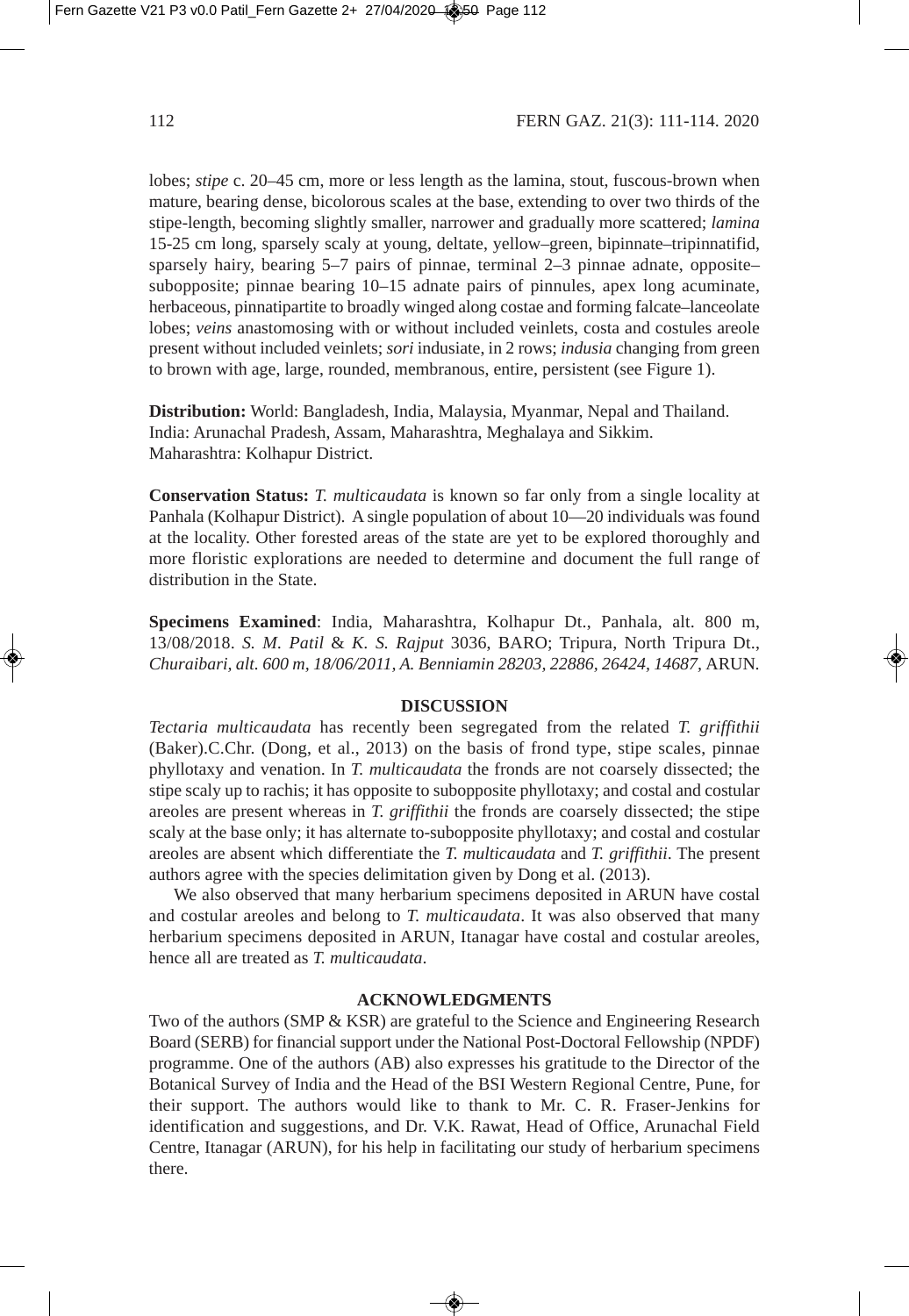

**Figure 1.** A. Habit of *Tectaria multicaudata,* B. venation pattern of *T. multicaudata,* C. venation pattern of *T. griffithii,* D. enlarged pinnae, E. photograph of herbarium specimen submitted by A. Benniamin to ARUN herbarium. Scale bar:  $C = 5$  mm,  $D = 5$  mm